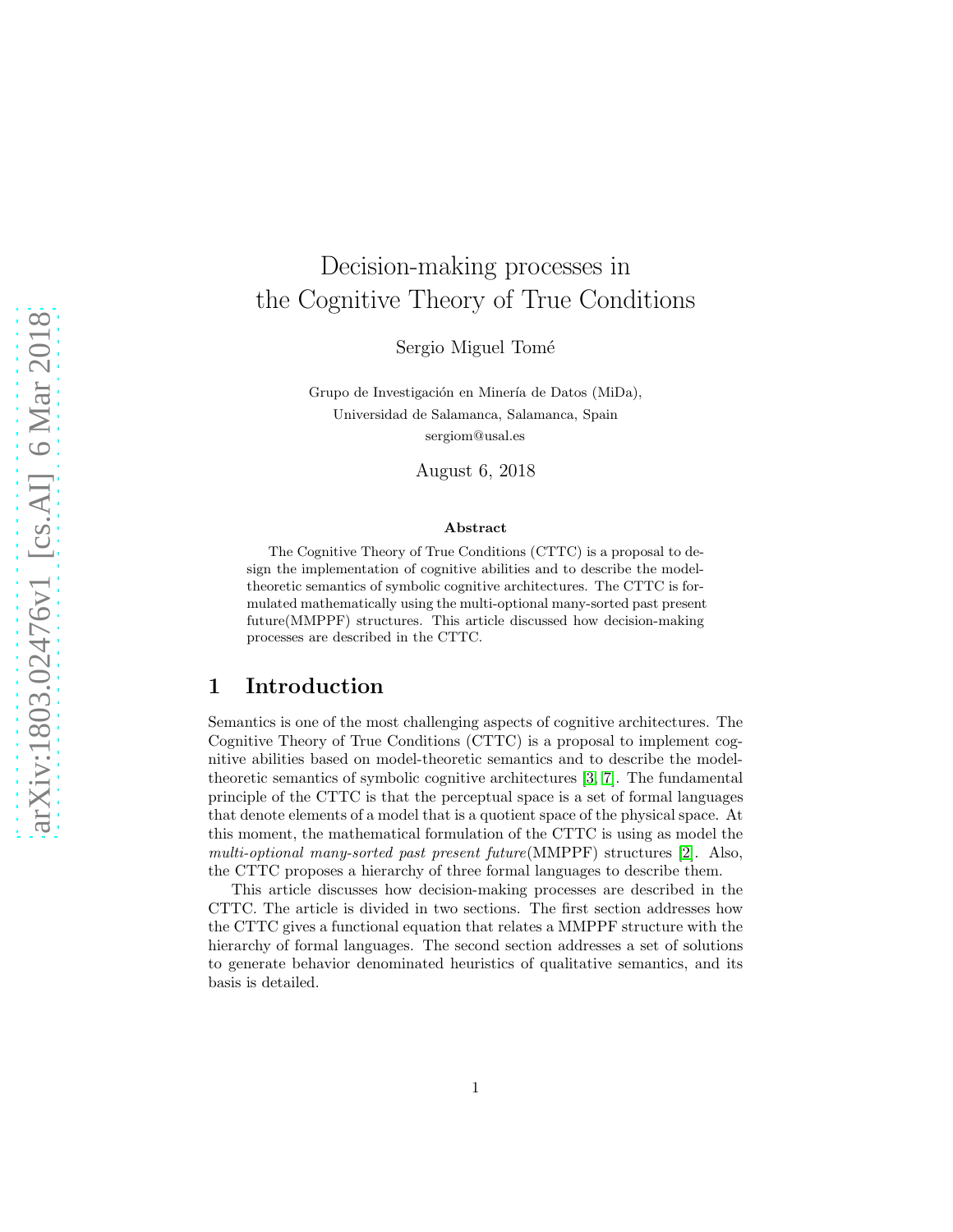#### 2 The relation between the MMPPF structures

An important issue within cognitive science is how cognitive behaviour is generated. The CTTC addresses the issue relating behaviour with a decision-making processes. Mathematically, the CTTC establishes a equation that relates the MMPPF structures with the hierarchic of languages. The general equation is the following:

<span id="page-1-0"></span>
$$
\textcircled{\scriptsize{1}}(t) = \mathcal{I}^{r_p}(\pi^1(\pi^1(F_u(\langle \phi_1, ..., \phi_n \rangle_t, \langle \psi_1, ..., \psi_{n'} \rangle_{t-1})))) \tag{1}
$$

where,  $F_u$  is a function that generates a pair of elements (the first element is a sequence of constants that denote interactions of the agent  $u$ , and the second is a tupla of formulas of the formal languages of the hierarchy),  $\langle \phi_1, ..., \phi_n \rangle_t$ is a tuple of formulas of the formal languages of the hierarchy that is input,  $\langle \psi_1, ..., \psi_{n'} \rangle_{t-1}$  is a tuple of formulas of the formal languages of the hierarchy that was generated by the system,  $\pi^n$  is the projection function that projects the n-element of a tuple, and  $r_p = (t, \varepsilon, ||, e_x)$  is the existing reality of the moment of time  $t, T^{r_p}$  an interpretation function, and  $\theta_u$  is the interaction function of the agent  $u$ . With [1](#page-1-0) is associated the following equation:

$$
\langle \psi_1, ..., \psi_{n'} \rangle_{t-1} = \pi^2(F_u(\langle \phi_1, ..., \phi_n \rangle_{t-1}, \langle \psi_1, ..., \psi_{n'} \rangle_{t-2}))
$$
(2)

Thus, the left-hand side of the equation are elements of the mathematical structure, and its right-hand side are elements of the hierarchy of formal languages.

The function  $F_u$  belongs to a space of functions  $\mathbb{F}_u$ . The elements of the space of functions  $\mathbb{F}_u$  can be described with lambda expressions that we can reduce it to a normal form which is a sequence of constants that denote actions of an agent. Those expressions are simply typed lambda calculus where the ground types are  $G = \{LP_{MMPFM}, LP^*_{MMPFM}, CL_{MMPFM}, I_u\}$ . The reason to use the framework of lambda calculus is because  $F_u$  can be composed of functions of functions.

One of the possible equations that can be derived from the general equation is the following:

$$
\lambda time. \text{ } \textcircled{i}_{u}(t) = \lambda term. \mathcal{I}^{r_{p}}((\lambda \phi_{1}, \phi_{2}, \vdash_{u} (\varphi, \varphi')))
$$
 (3)

or in a traditional style:

<span id="page-1-2"></span><span id="page-1-1"></span>
$$
\textcircled{1}_u(t) = \mathcal{I}^{r_p}(\vdash_u (\varphi, \varphi')) \tag{4}
$$

where  $\varphi$  is a description about  $r_p$  made by the agent  $u, \varphi'$  is a description about a future and existing reality,  $\vdash_u$  is a function that determines a representation of an interaction that denotes an action of the agent u to arrive from  $\varphi$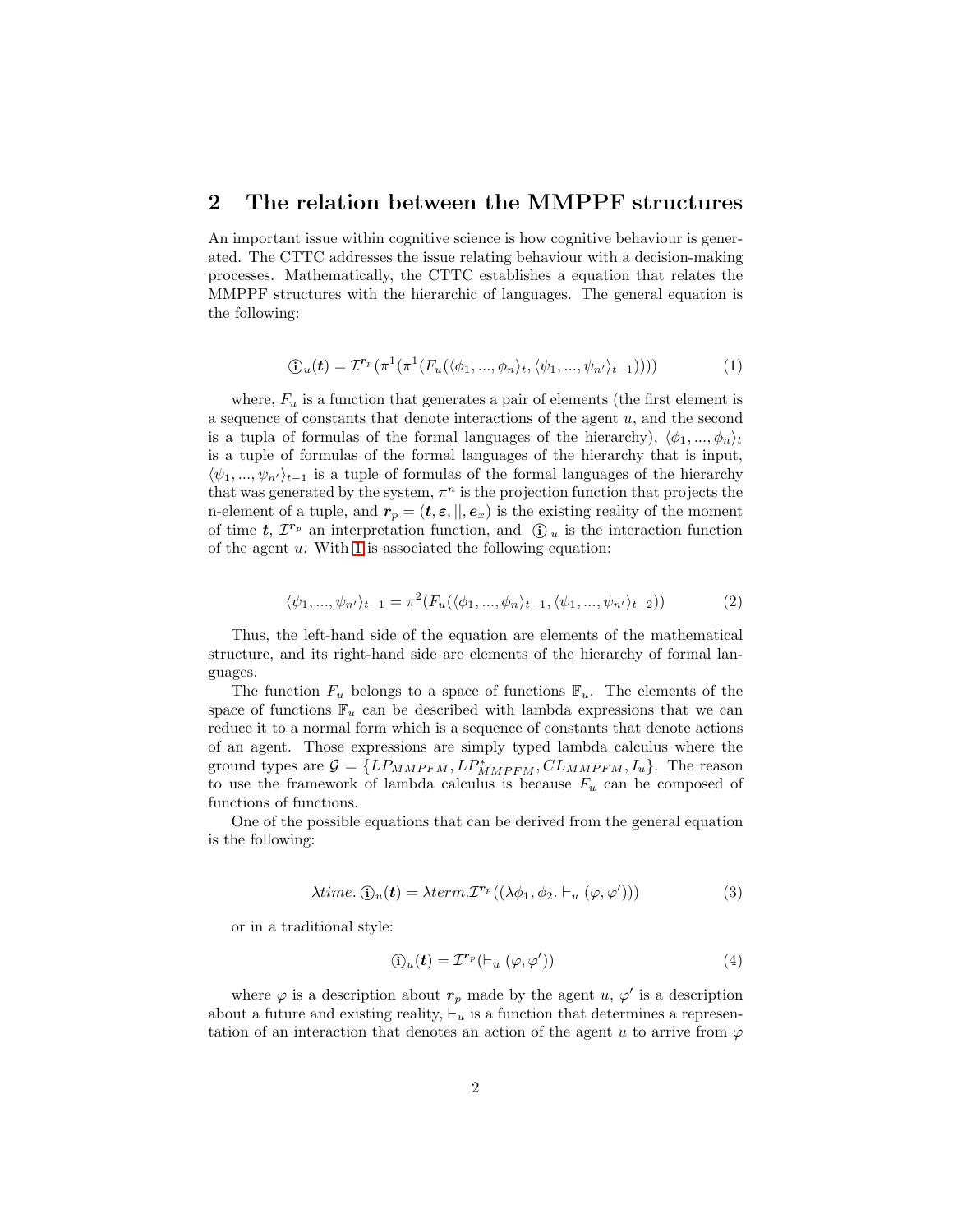to  $\varphi'$ , and it is defined in the following way:

$$
\vdash_u: \quad LP.M_{(\varepsilon,||)} \times LP.M_{(\varepsilon,|\downarrow)} \quad \longrightarrow \quad I_u
$$

$$
(\varphi, \varphi') \qquad \mapsto \vec{a}
$$

$$
LP.M_{(\varepsilon,||)}, LP.M_{(\varepsilon,|\downarrow)} \subset LP
$$

Equations [3](#page-1-1) and [4](#page-1-2) express that the action that the agent  $u$  carries out at each time is the interpretation of the representation of the action calculated by  $\vdash_u$ . It must be noted that  $\pi^1$  has been eliminated in [3](#page-1-1) and [4](#page-1-2) because the sequence generated by  $\vdash_u$  has only one element.

The relation formulated can be seen as a functional equation if  $\vdash_u$  is considered an unknown variable. The problem is that we do not know a method to determine  $\vdash_u$ . The CTTC proposes that a set of solutions to the equation [4](#page-1-2) is the heuristics of qualitative semantics. In the following subsection, the basis of the heuristics of qualitative semantics is detailed.

Another example of equation that can be derived from the general equation is the following equation:

$$
\textcircled{1}_u(t) = \mathcal{I}^{r_p}(\pi^1(\circledast(\psi_u, \vdash_u)(\varphi, \varphi')))
$$
\n<sup>(5)</sup>

where  $\psi_u$  is the log formula of the agent u.

<span id="page-2-0"></span>
$$
\begin{array}{rcl}\n\circledast & LP \times \mathbb{P} & \longrightarrow & \mathbb{P} \\
(\psi_u, \vdash_u) & \mapsto & \vdash'_u\n\end{array}
$$

Equation [5](#page-2-0) describes a behaviour with learning because  $\vdash_u$  is transformed into  $\vdash'_u$  considering  $\psi_u$ , and  $\vdash'_u$  is the function that generates the sequence of constants that denote actions of the agent  $u$ .

#### 2.1 Heuristics of qualitative semantics

The heuristics of qualitative semantics is a decision-making processes based on model-theoretic semantics that is a solution to the equation [4.](#page-1-2) The heuristics of qualitative semantics are based on six facts. The first fact is that the elements of some metainformation alphabets are elements defined by a condition between a pair of elements of a property. Thus, these metainformation alphabets could be seen as sets of relations, and each element of these metainformation alphabets can be seen as a binary relation between two elements of a property.

$$
R \subset V_p \times V_p
$$

The second fact is that the actions can be considered relations. This is because, given that an action can be seen in a simplified view as

$$
a: V_p \longrightarrow V_p
$$

and every n-ary function can be seen as a  $n+1$ -ary relation, an action can be defined as: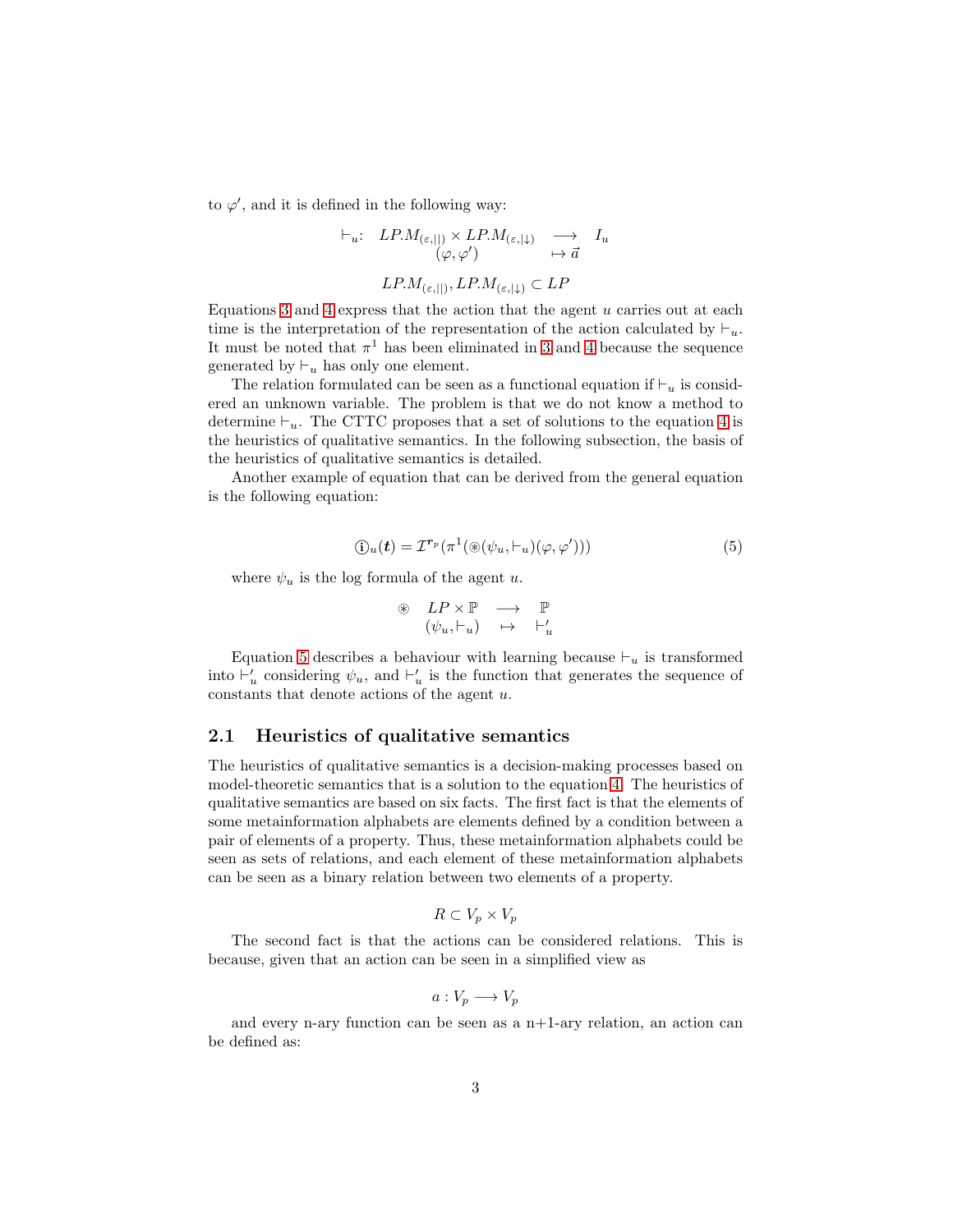$$
a \subset V_p \times V_p
$$

The third fact is that because a always produces changes of the same qualitative kind, and it can be seen as a relation, there is an  $R$  for which the following is fulfilled:

 $a \subset R$ 

The fourth fact is that a goal can be considered an element of binary relation. This is because it consists of a change of the current value x for a value  $y$ , and these two values form a pair  $(x, y)$ .

The fifth fact is that if the elements of a metainformation alphabet are considered relations they are jointly exhaustive and pairwise disjoint. Thus, there is one, and only one,  $R$  for which:

$$
(x, y) \in R
$$

The sixth fact is that the distance between the actual state and the target state of a goal is greater than or equal to the distance that exists between the initial state and the state generated by an action.

Taking these facts into account, we can conclude that

$$
(x, y) \in R \supset a
$$

The previous conclusion justifies that an agent can achieve the goal  $(x, y)$ by selecting the action a labeled with R. Although one could claim that  $(x, y)$ , R and a are syntactic elements,  $(x, y)$  and a denote elements of the MMPPF structure, and  $R$  is defined by elements that also denote elements of the MMPPF structure. The symbols must be in agreement with what they denote in the structure. Only if the symbols do not denote elements of an structure, they are the only important thing. However, one can observe that for a biological system or robot, it is important that an agreement exists between what the symbols denote and how the symbols are related among them. For example, if the syntactic definition of an action increases the temperature, but the opposite occurs when the agent uses that action, then there is a serious problem for the system to behave adequately in the environment. The relation between the symbols and what they denote must be in agreement, and if they are not, the heuristic does not work.

The Means-Ends Analysis (MEA) of the GPS [\[9,](#page-4-3) [1\]](#page-4-4) works the same as the heuristics of qualitative semantics. MEA was the first heuristic created in AI. The elements of the metainformation alphabets used in the heuristics of qualitative semantics are equivalent to the differences in the GPS. However, because Newell, Simon, and their collaborators were always focused on designing a program solver, they only gave the differences a role of classifying operators in the tables of connections. They never considered the model-theoretic semantics involved or that the differences could be elements of a language that allowed an agent to describe its environment. In fact, we can consider MEA an element